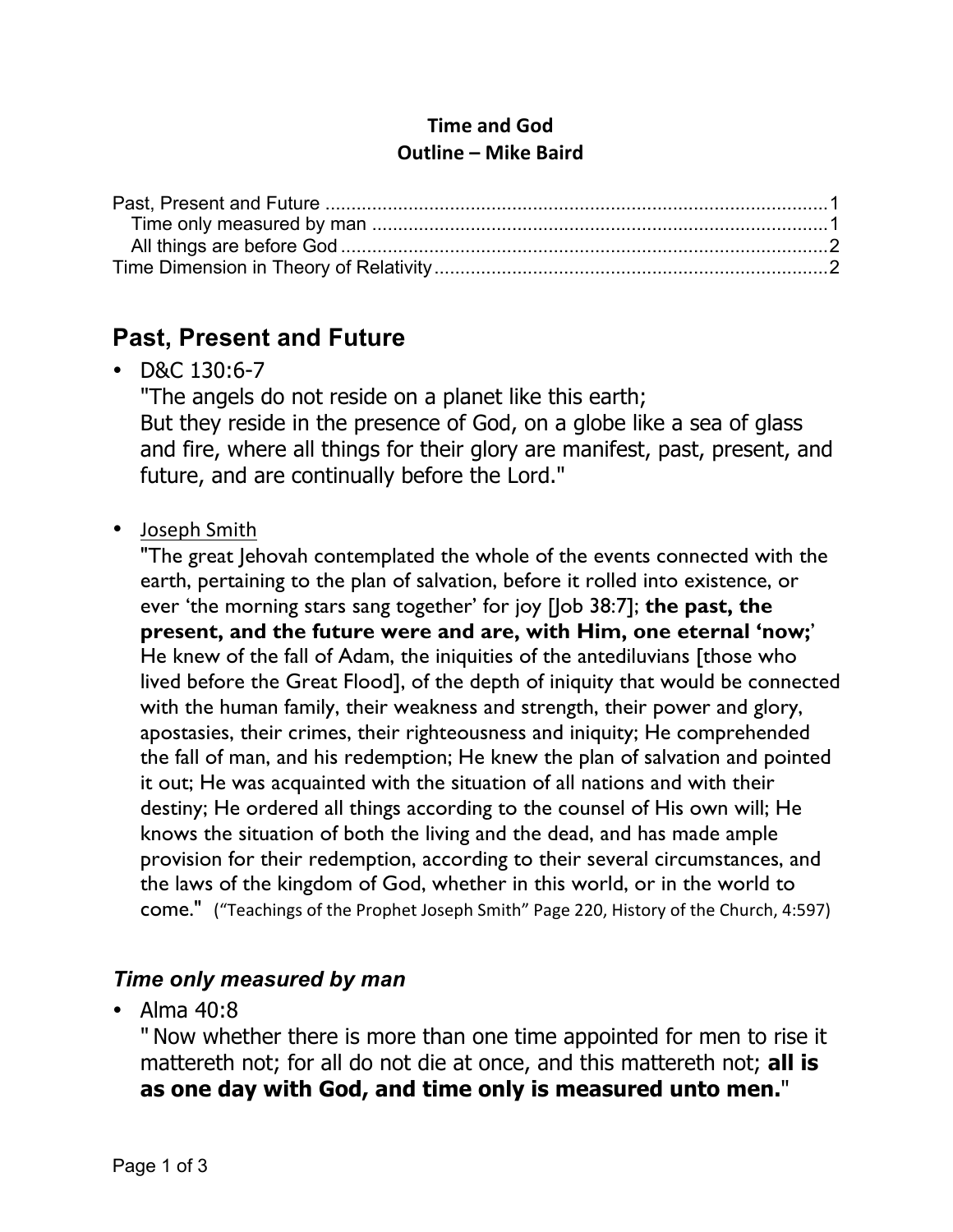### *All things are before God*

• D&C 38:1-2

" Thus saith the Lord your God, even Jesus Christ, the Great I Am, Alpha and Omega, the beginning and the end, the same which looked upon the wide expanse of eternity, and all the seraphic hosts of heaven, before the world was made;

The same which knoweth all things, **for all things are present before mine eyes**;"

• Moses 1:6

" And I have a work for thee, Moses, my son; and thou art in the similitude of mine Only Begotten; and mine Only Begotten is and shall be the Savior, for he is full of grace and truth; but there is no God beside me, and **all things are present with me**, for I know them all"

• D&C 88:41

" He comprehendeth all things, and **all things are before him**, and all things are round about him; and he is above all things, and in all things, and is through all things, and is round about all things; and all things are by him, and of him, even God, forever and ever."

# **Time Dimension in Theory of Relativity**

- Einstein's general theory of relativity places time as one of 4 dimensions (space-time)
	- This has interesting implications with the notion of "past, present and future" before someone's eyes
- Jeffrey Bennett (http://www.jeffreybennett.com/)

"Although we cannot picture all four dimensions of space-time at once, we can imagine what things would look like if we could. In addition to the three spatial dimensions of space-time that we ordinarily see, every object would be stretched out through time. Objects that we see as three-dimensional in our ordinary lives would appear as four-dimensional objects in space-time. If we could see in four dimensions, we could look through time just as easily as we look to our left or right. If we looked at a person, we could see every event in that person's life. If we wondered what really happened during some historical